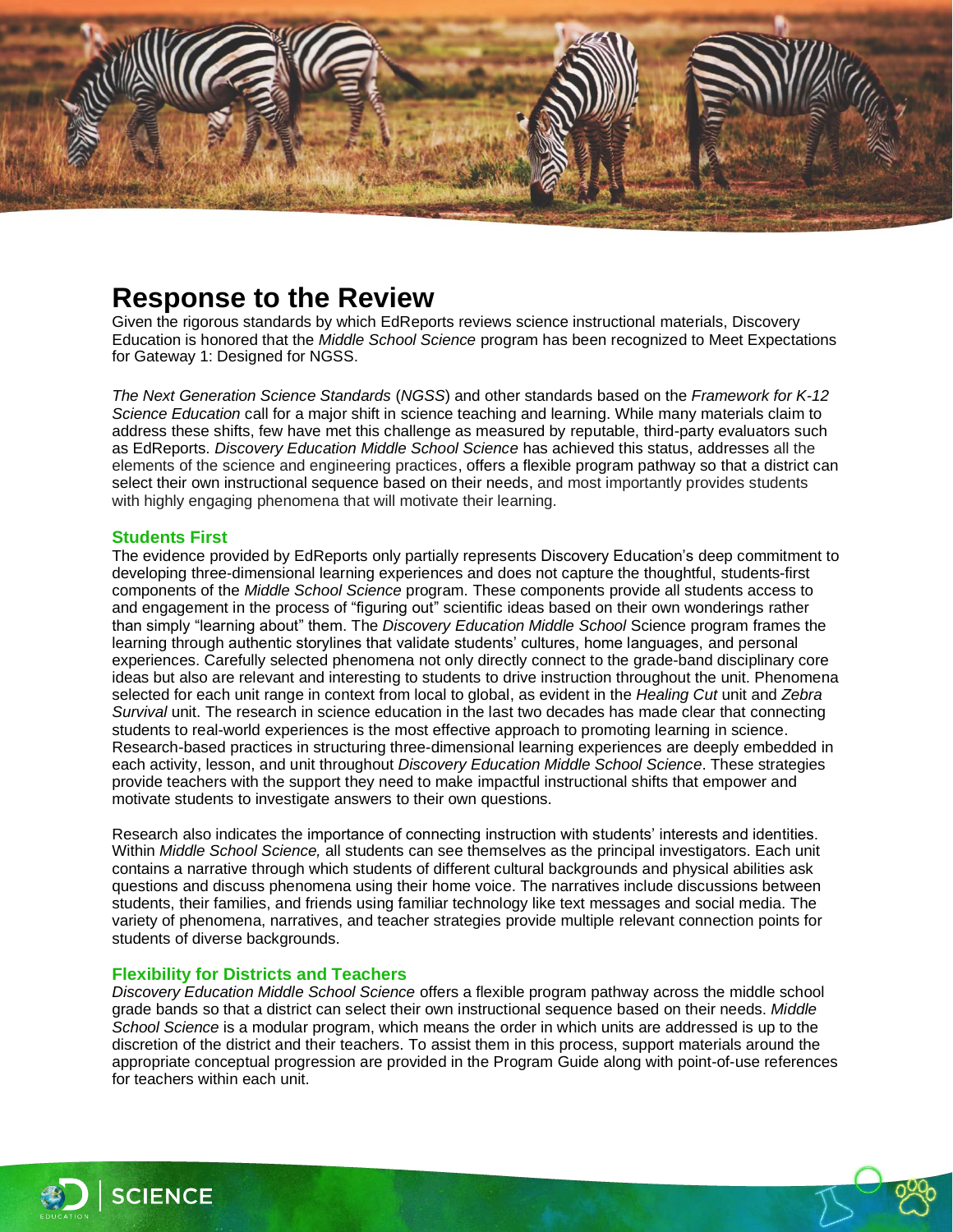

In order to meet the flexibility needs of school districts, explicit connections from unit to unit are provided for the teacher, and not placed in student materials. As a result, the modular nature of the program prevents it from meeting EdReports criterion 2.A.I. The design of *Discovery Education Middle School Science* prioritizes schools' need for the flexibility of a modular program over the value of this criterion.

In a portion of the Gateway 2 review, EdReports claims that certain grade-band elements of the Disciplinary Core Ideas, Science and Engineering Practices, and Crosscutting Concepts are not present in the materials. Discovery Education submits the table below as evidence that these elements are, in fact, included within the *Middle School* Science program. In the cases listed, these elements are clearly claimed in the Activity Planning section for the activities indicated on the chart. EdReports provides no explanation, reasoning, or justification for why they have not considered these instances.

| <b>Element</b><br>Code | <b>Element Text</b>                                                                                                                                                                                                                   | Unit                     | Lesson<br><b>Number</b> | <b>Activity</b><br><b>Number</b> |
|------------------------|---------------------------------------------------------------------------------------------------------------------------------------------------------------------------------------------------------------------------------------|--------------------------|-------------------------|----------------------------------|
| <b>LS1.B-M3</b>        | Plants reproduce in a variety of ways, sometimes<br>depending on animal behavior and specialized features<br>for reproduction.                                                                                                        | <b>Hawaiian Flies</b>    | 5                       | 10                               |
| INV-M3                 | Evaluate the accuracy of various methods for collecting<br>data.                                                                                                                                                                      | Levitating Forces        | 4                       | 18                               |
| DATA-M8                | Analyze data to define an optimal operational range for a<br>proposed object, tool, process or system that best meets<br>criteria for success.                                                                                        | Rocket Sled              | 4                       | 8                                |
|                        |                                                                                                                                                                                                                                       | Rocket Sled              | 4                       | 9                                |
| MATH-M3                | Create algorithms (a series of ordered steps) to solve a<br>problem.                                                                                                                                                                  | <b>Healing Cut</b>       | 5                       | 15                               |
| ARG-M4                 | Make an oral or written argument that supports or refutes<br>the advertised performance of a device, process, or<br>system, based on empirical evidence concerning whether<br>the technology meets relevant criteria and constraints. | <b>Levitating Forces</b> | 6                       | 24                               |
|                        |                                                                                                                                                                                                                                       | Levitating Forces        | 7                       | 25                               |
| SPQ-M2                 | The observed function of natural and designed systems<br>may change with scale.                                                                                                                                                       | <b>Healing Cut</b>       | 2                       | 3                                |
|                        |                                                                                                                                                                                                                                       | <b>Healing Cut</b>       | 2                       | 4                                |
| SC-M4                  | Systems in dynamic equilibrium are stable due to a<br>balance of feedback mechanisms.                                                                                                                                                 | Dead Fish in the Delta   | 3                       | 9                                |

# **Location of Elements Described as "Not Present in the Materials"**

# **Comprehensive Support for Teachers**

Focused on student access across all element levels of NGSS, extensive support for teacher planning is necessary to motivate and drive student engagement across each unit. *Discovery Education Middle School Science* provides teachers guidance at each step of the instructional cycle. Unit materials outline the storyline and the connection between the unit Anchor Phenomenon, Disciplinary Core Ideas, Science and Engineering Practices, Cross Cutting Concepts, and what students should be figuring out during each lesson. Background information is provided to assist teachers and improve their content knowledge. Research-based, activity-specific strategies for differentiation, effective methods to encourage student discourse, and scripted questioning allow teachers to successfully engage all learners. Knowing that teacher planning time is valuable, the program also contains worksheets at point-of-use for English Language Learners, Approaching Learners, and Advanced Learners.